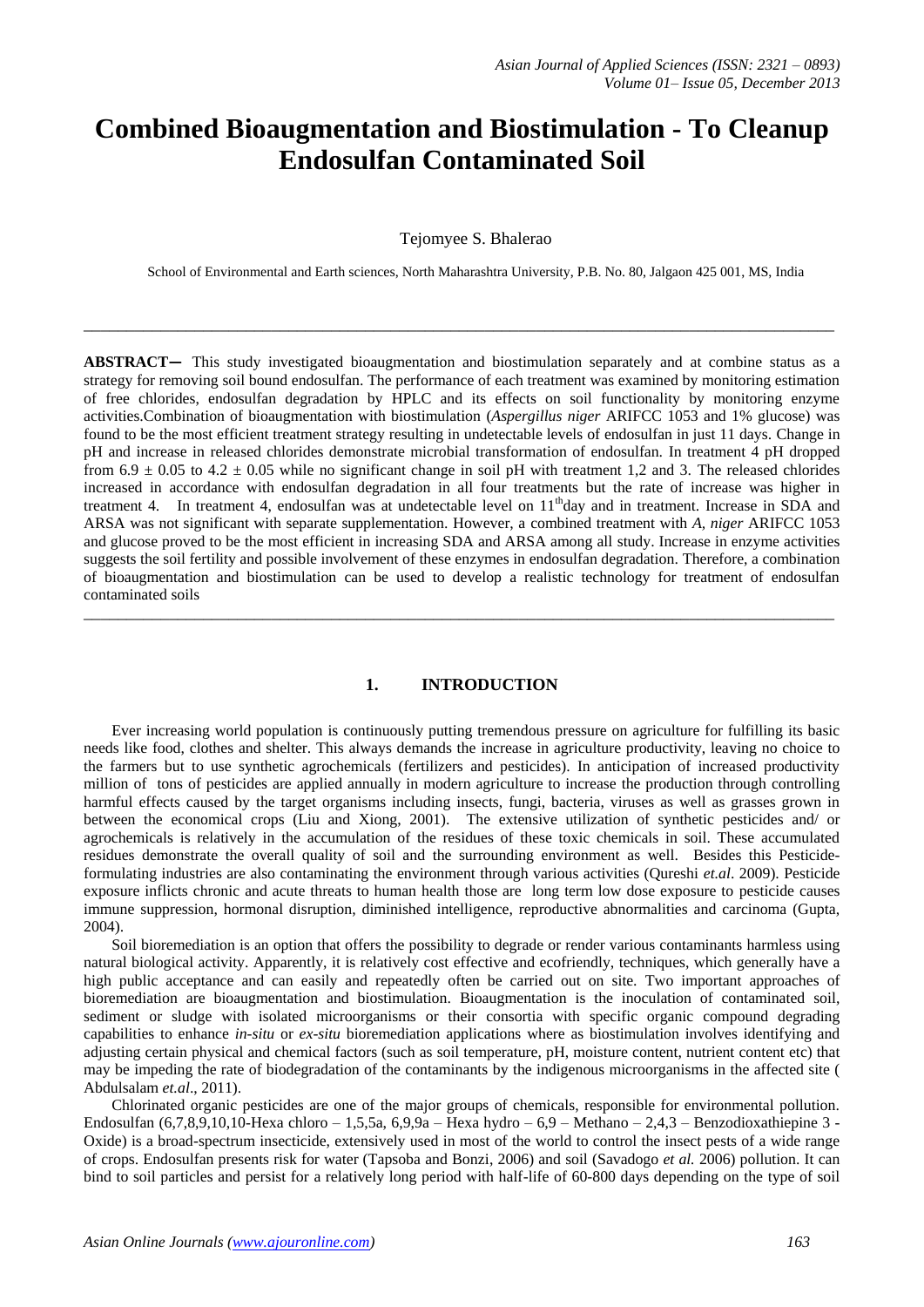(Siddique *et al.* 2003 Tariq *et al*., 2006). Generation of endosulfan sulfate is the major concern of endosulfan degradation research, as this metabolite is more toxic, persists longer in soils and has bioaccumulation potential (Sutherland *et al*., 2002). In past investigations the microbial degradation of endosulfan have revealed various intermediates of metabolism including endosulfan-sulfate, -diol, -ether, -lactone, -hydroxyether and -dialdehyde (Martens 1976; Kwon et al., 2005). When developing bioremediation method, it is important to select the microorganisms that degrade organic pollutants and to identify their metabolic products. The present study evaluated different bioaugmentation and biostimulation treatments for endosulfan degradation. The effects of this treatment on soil properties were also evaluated.

## **2. MATERIAL AND METHODS**

## **Chemicals**

Technical grade endosulfan, a 35% emulsified preparation (Excel Industries Ltd., Mumbai, India) was used for the experiments. Standards endosulfan sulfate was obtained from Sigma-Aldrich, USA. All other reagents were of high purity and analytical grade.

## **Microorganisms**

Fungal culture *Aspergillus niger* (A. *niger*) ARIFCC 1053 capable of degrading 350 mg l<sup>1</sup> endosulfan, isolated during previous studies was used in present study (Bhalerao and Puranik, 2007). The culture was maintained on agar slopes of the modified Czapek's-Dox medium containing sucrose, 30 g; NaNO<sub>3</sub>, 2 g; KCl, 0.5 g; MgSO<sub>4</sub>.7H<sub>2</sub>O, 0.5 g; glucose, 10 g; FeCl<sub>3</sub>, 10 mg; endosulfan, 0.5 g; and agar, 12 g  $1^1$  distilled water at pH 6.8.

## **Experimental design**

Black cotton soil collected locally (Jalgaon district, Maharashtra, India) with undetectable level of endosulfan was used for present study. The physico–chemical characteristics of the soil were texture clay loam, pH 6.9, Electrical conductivity 0.5 m mhos, organic matter 2.56%, Total nitrogen 0.08 % and maximum water holding capacity 0.42 ml  $g^{-1}$ . Finely sieved (24 mesh size) 200 g soil was moisten and taken in each pot for further experiments. The experimental design consisted of four pots in three replicated pots. Each pot was amended with 350 mg  $g^{-1}$  (w/w) endosulfan. Control 1 and 2 were run with and without endosulfan for comparison. The following treatments were carried out for experimentation.

Treatment 1 - Biostimulation with 1% yeast extract

Treatment 2 - Biostimulation with 1% glucose.

Treatment 3- Combined bioaugmentation and biostimulation with 20 ml of spore suspension  $(10^{-8}$  spores ml<sup>-1</sup>) of fungal culture *A. niger* ARIFCC 1053 and 1% yeast extract.

Treatment 4 - Combined bioaugmentation and biostimulation with 20 ml of spore suspension  $(10^{-8}$  spores ml<sup>-1</sup>) of fungal culture *A. niger* ARIFCC 1053 and 1% glucose.

All pots were watered daily to maintain moisture.

### **Endosulfan degradation studies**

The samples were taken from each pot at every alternate day up to the process of complete degradation of endosulfan and processed for estimation of released chlorides.

The released chloride was estimated by mercuric thiocyanate method determined by (Bergmann and Sanik 1957). The standard graph of sodium chloride stock solution (0.014 N) was prepared by using series of standards to plot the concentration of released chloride during endosulfan degradation by *A. niger*. All experiments were performed in triplicates.

# **3. ANALYSIS OF ENDOSULFAN DEGRADATION BY HPLC**

Five gram of the soil sample was withdrawn on every alternate day and residual endosulfan was extracted by shaking soil sample along with 5ml acetonitrile for 1 h using a shaker at 150 rpm. Acetonitrile fractions from each flask were pooled and aliquots were analyzed by HPLC for quantitative determination during degradation. HPLC analysis of samples was performed with LC-MAD pump and UV detector (Chemito LC 6600 series model, Japan).The analytical column C18 was used and mobile phase consisted of 70% acetonitrile  $(v/v)$  with a flow rate of 1 ml/ min. Twenty micro liters of the final extract was injected and UV absorption at 214 nm was recorded (Lee *et.al*., 2006).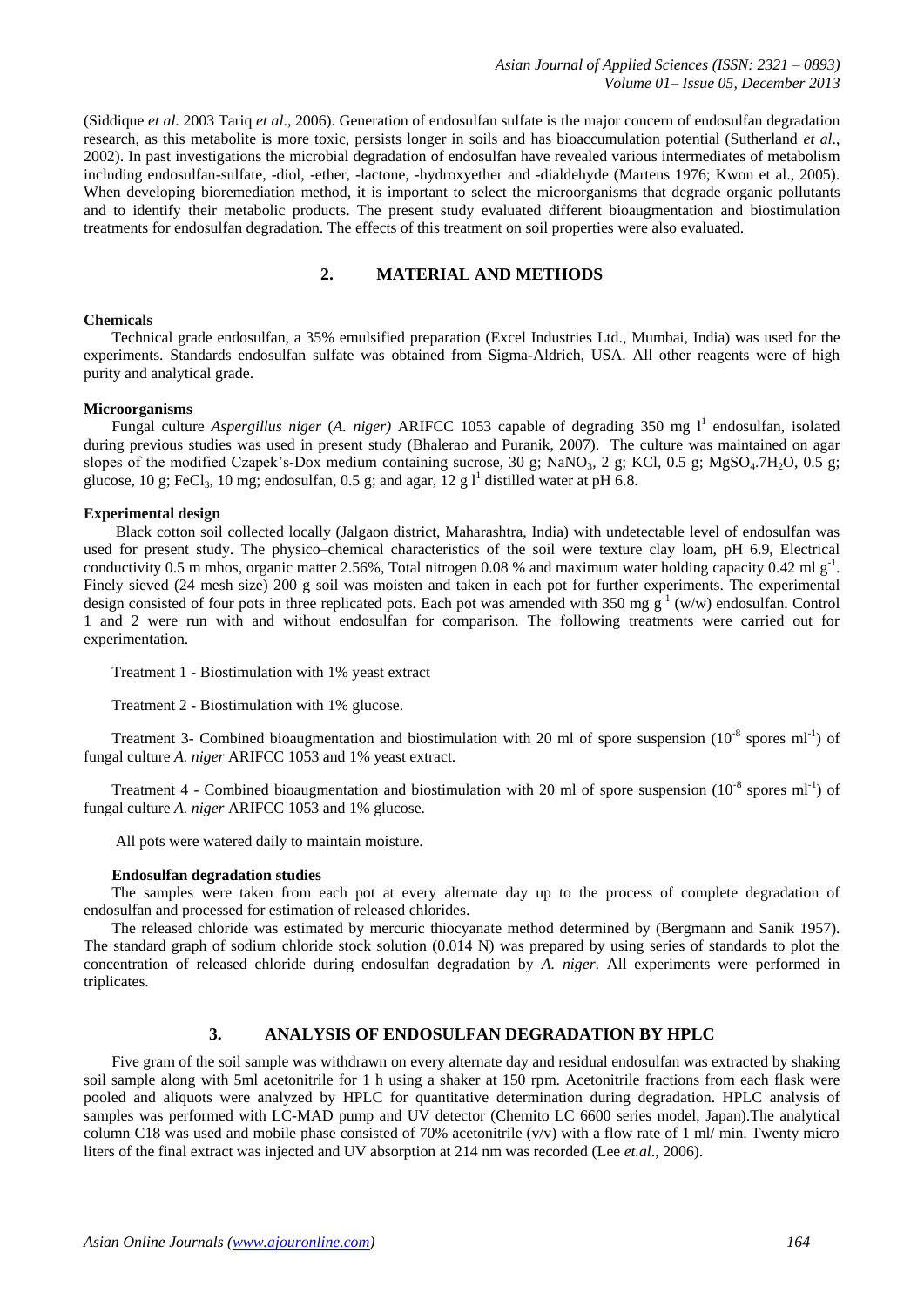## **4. MONITORING OF SOIL ACTIVITIES DURING ENDOSULFAN DEGRADATION**

#### **Soil deydrogenase activity (SDA)**

Dehydrogenase activity was measured by triphenyl formazan (TPF) method (Casida *et al*., 1964). One gram of soil was taken in a screw cap vial and added with 3.0 ml of 2, 3, 5, triphenyl tetrazolium chloride solution  $(3\% w/v)$  and 1.0 ml of distilled water forming a thin layer of water above the surface of soil. The tubes were incubated in dark at  $30 \pm 1^0C$ for 24 h. After appropriate incubation (24 h), 25 ml of methanol was added in each tube, mixed on a vortex and left to stand for some time. Then the mixture was filtered through Whatman filter paper (No. 42) and optical density of the filtrate was measured spectrophotometrically at 485 nm. Dehydrogenase activity was expressed in terms of triphenyl formazon (TPF) produced day<sup>-1</sup>  $g^{-1}$  of soil with reference to a standard curve of TPF.

#### **Aryl sulphatase activity (ARSA)**

Assay of aryl sulphatase involved the colorimetric estimation of the p-nitro phenol released by sulphatase activity when soil was incubated with buffered (pH 5.8) sodium-p-nitrophenyl sulphate (PNS) solution and toluene at  $37^{\circ}$ C for 1 h as described by Tabatabai and Bremner (1970). 4 ml of modified universal buffer (pH 5.8), 0.25 ml of toluene and 1 ml of PNS solution were added to one gram soil in 50ml Erlenmeyer flask. After mixing the contents, the flasks were stoppered and incubated at  $37^0$ C. After 1 h incubation, 1 ml of 0.5 M CaCl2 and 4 ml of 0.5 M NaOH were added to the reaction mixture. The flasks were swirled for few seconds and filtered through Whatman filter paper No. 42. The color intensity of the filtrate was spectrophotometrically measured at 420 nm. The standard curve was drawn with a range of 0–50  $\mu$ g of PNS. Sulphatase activity was expressed in terms of  $\mu$ g of p nitrophenol released hr<sup>-1</sup> g<sup>-1</sup> of soil. All the experiments in the study were carried out in triplicate and the results are means of the three.

## **5. RESULTS AND DISCUSSION**

#### **Released chloride during endosulfan degradation**

Chloride content was increased with endosulfan degradation in all four treatments. In combined treatment with glucose (treatment 4) chloride released was ranged between 14  $\mu$ g ml<sup>-1</sup> to110  $\mu$ g ml<sup>-1</sup> within fifteen days. The rate of released chloride was comparatively slower in both separate biostimulation treatments (Fig 1). In combined treatment with yeast extract (treatment 3) the rate of released chloride was quite slower as compare to combined treatment of glucose (treatment 4). Verma et.al. (2006) and Bhalerao (2012) demonstrated that the significant increase of free chloride from soil amended with endosulfan clearly indicates degradation of endosulfan. The released chlorides increased in accordance with endosulfan degradation in all four treatments but the rate of increase was higher in treatment 4 (A*. niger*  and glucose). In both control, there was no significant change in released chlorides up to  $15<sup>th</sup>$  days.

## **Endosulfan degradation in soil as a function of different treatments**

A HPLC method was established for endosulfan detection during the course of its degradation in soil. In all four treatments endosulfan was gradually decreased with time. The rate of endosulfan degradation varied with different treatments. Detection of endosulfan at regular intervals (every alternate day) using HPLC confirmed the degradation ability of different treatments (Fig 2). Highest degradation in shorter period was observed in treatment 4. On  $7<sup>th</sup>$ day 93 to17% endosulfan was remained in all three treatments. Endosulfan was remained detectable up to 15 days in treatment 1 2, and 3. In treatment 4, endosulfan was at undetectable level on  $11<sup>th</sup>$ day. Treatment 4 proved most effective and taking shorter period for endosulfan degradation, it is just 11 days. Arshad *et.al.* (2007) mentioned degradation of soil bounded endosulfan by *Pseudomonas aeruginosa* after 16 days, Goswami and sigh (2009) reported degradation 80% and 86% of α and β endosulfan in soil within 18 days. Mathava Kumar and Ligy Philip (2006) demonstrated 71.58±0.2% and 75.88±0.2% of endosulfan degradation after 3 weeks of incubation with mixed bacterial culture in aerobic and facultative anaerobic conditions via batch experiment in soil. As compare to these earlier reports the period of 11 days for degradation of soil bounded endosulfan was the shortest period by treatment 4 (*A. niger* and 1% glucose).

In present study we observed slower degradation of soil bound endosulfan than in culture medium. The complete degradation of endosulfan in soil was achieved in treatment 4 within 11days.While our earlier study reported that complete degradation of endosulfan  $(350mg l^{-1})$  was occurred within five days in broth (Bhalerao and Puranik 2007). Awasthi *et. al*., (1997) also suggested the degradation of soil bound endosulfan was slower by nearly fourfold than in culture medium. The degradation of soil bound endosulfan was slow; the reason may be due to the adsorption of endosulfan to soil particles or because of the presence of other carbonaceous materials in the soil (Sutherland et.al. 2000). Soil bound endosulfan is associated with generation of toxic metabolite endosulfan sulfate which may perhaps is more toxic and more persistent than endosulfan itself. Endosulfan sulfate an intermediate metabolite was detected after two days in all four treatments. In treatment 1, 2 and 3 it was not degraded up to fifteen days (TLC data is not shown here).Endosulfan sulfate was degraded after seven days in treatment 4. In control 2 with endosulfan, there is a formation of endosulfan sulfate. This indicates that living organisms in the soil may be necessary to bring about the oxidation of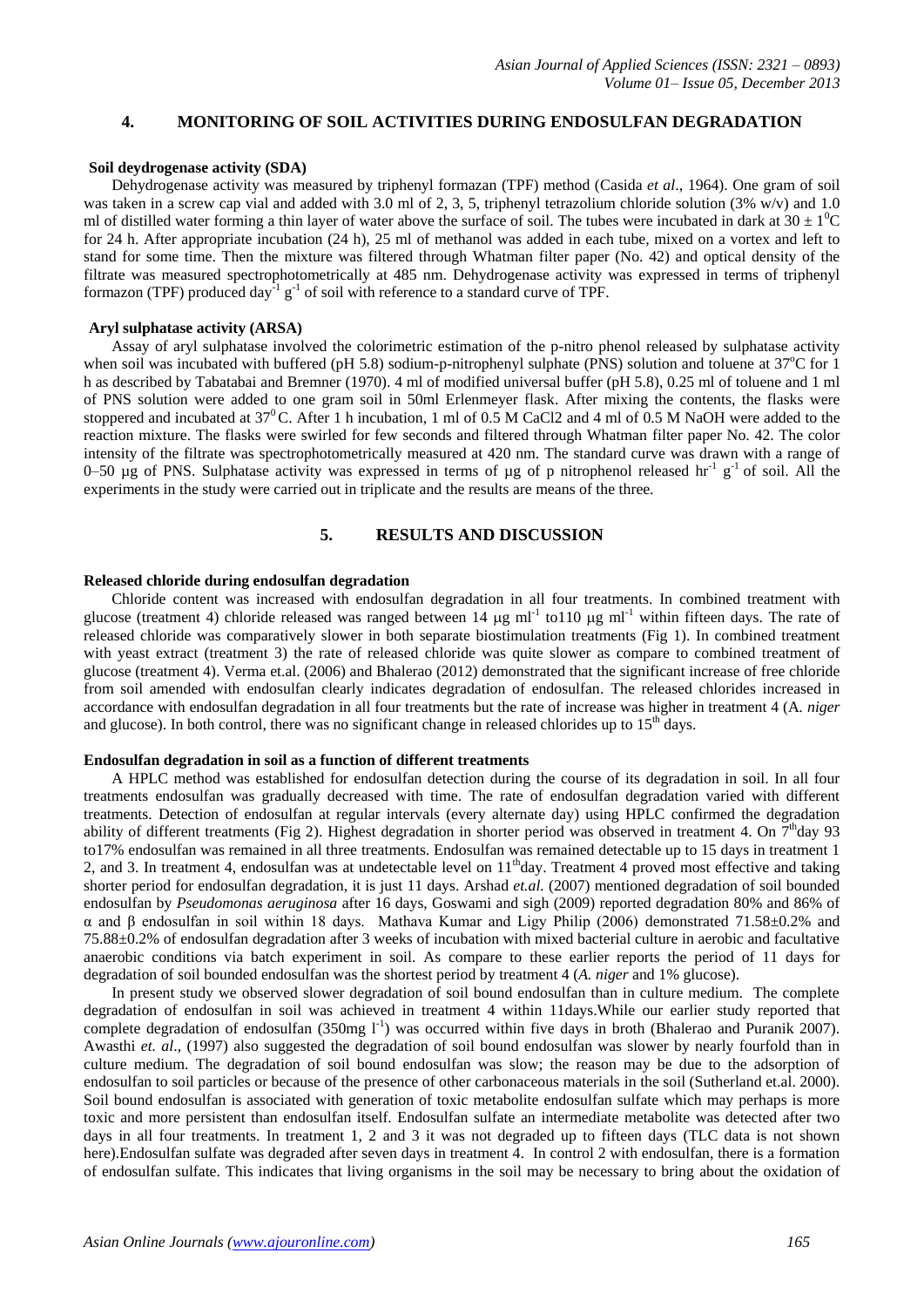endosulfan-to-endosulfan sulfate (Schmidt *et.al*. 1997). Disappearance of endosulfan sulfate after seven days may be because of the fact that the direct desulfurization of endosulfan sulfate (Sutherland et al., 2002) or a novel pathway could be the mechanism of degradation of endosulfan and endosulfan sulfate in *A. niger* (Bhalerao and Puranik, 2007).

Endosulfan was degraded fast in treatment 4 (*A.niger* ARIFCC 1053 and 1% glucose), it could degrade 98±0.5% soil bound endosulfan in 11 days. Glucose seemed to have more synergistic effect on degradation of endosulfan than yeast extract in pot assay. The similar observation was also indicated by Gao *et al*. (1997) that the glucose is water soluble, easily metabolizable and non-toxic, It is therefore believed that this stimulant could serve as safer and more acceptable. In contrast Awasthi *et al*., (1997) observed that the presence of dextrose affects the degradation of endosulfan. The results of treatment 4 are in agreement with the study of Olaniran *et al*., (2000). It demonstrates significant increase in degradation of dichloroethane after using combination of bioaugmentation and biostimulation. Clausen *et.al.*, (2002) also suggest that the additional energy source citrate or succinate has enhanced the degradation of pesticide by *Pseudomonas sp*. However, many studies have reported that the addition of auxiliary carbon to the system having xenobiotic compounds increased the biodegradation potential of bacterial and fungal cultures which is often because of increase in metabolic activity of the microbes involved (Kumar and Philip, 2006).

## **Soil deydrogenase activity (SDA) and Aryl sulphatase activity (ARSA)**

Change in SDA as a function of endosulfan degradation in all four treatments and two controls were investigated on every alternate day up to 15<sup>th</sup> day. A comparative analysis of supplementation with yeast extract and glucose separately and in combination proved that the increase in SDA was not significant with separate supplementation. However, a combined treatment with *A, niger* ARIFCC 1053 and glucose proved to be the most efficient in increasing SDA among all study (Fig 3). On 1<sup>st</sup> day of treatment 1, SDA was  $242 \pm 1.0$  µg g<sup>-1</sup> which further increase to  $310 \pm 1.0$  µg g<sup>-1</sup> on 15<sup>th</sup>day. In treatment 2 which consisted of incorporation of glucose (1%) the SDA was  $240 \pm 0.5$  µg g<sup>-1</sup> which reached to  $322 \pm 0.5$  µg g<sup>-1</sup> on 15<sup>th</sup> day. No significant difference in activities of treatment 1 and 2. A combined treatment of yeast extract and *A.niger* ARIFCC 1053 presented an increase in SDA which was highest at  $374 \pm 1.1 \mu$ g g<sup>-1</sup> on  $15<sup>th</sup>$  day of analysis. Combination of *A. niger* ARIFCC 1053 and 1% glucose (Treatment 4) showed  $240 \pm 1.0$  µg g<sup>-1</sup> SDA on day first of analysis. The increase was slow up to  $7<sup>th</sup>$  day which was observed to be accelerated. The highest enzyme activity was  $450 \pm 1.1 \,\mu g \, g^{-1}$  on last day of analysis.

ARSA was gradually increased in all four treatments with time. ARSA was comparatively lower in treatment 1, 2 and 3 than treatment 4. The same trend was followed in ARSA by SDA (Fig 4). On  $1<sup>st</sup>$  day in treatment 1 the activity was  $1.1 \pm 0.05\mu$ g PNPg<sup>-1</sup> which was further increased up to  $1.9 \pm 0.05\mu$ g PNP g<sup>-1</sup> on 15<sup>th</sup> day. The first day activity was  $1.1 \pm$ 0.05 µg PNP  $g^{-1}$  in treatment 2 and in treatment 3 ARSA activities was 1.2 ±0.05µg PNP  $g^{-1}$ . On 15<sup>th</sup> day the activity reached at  $2.0 \pm 0.1 \mu$ g PNP g<sup>-1</sup> and  $3.3 \pm 0.05 \mu$ g PNP g<sup>-1</sup> in treatment 2 and 3 respectively. On 15<sup>th</sup> day the ARSA was 4.4 0.1  $\mu$ g PNP g<sup>-1</sup> in treatment 4 (Fig 3) The highest activity was observed in treatment 4 followed by treatment 3. In control 1 all parameters were shown no more difference within 15 days and in control 2 both activities were primarily suppressed and did not recover up to 15 days.

The soil dehydrogenase (SDA) and aryl sulphatase (ARS) activities followed the increasing rate with endosulfan degradation in all four treatments. But rate of increase was higher in treatment 4 as compare to other three treatments. These enzyme activities were investigated to evaluate the efficiency of the *A. niger* ARIFCC 1053 along with microbial population in utilizing organic matter and effects of various treatments. Increase in SDA activity shows the possibility of active utilization (metabolism) of compound by microbes either as a nutrient source or for the detoxification of the compound. These results confirmed the findings of previous study (Kalyani *et.al*. 2010). Increase in SDA is the presence of viable cells and it is a useful indicator of overall microbial activity in soil (Trevors 1984; Wei-xiang *et al*., 2004). Increase in the ARSA suggests the mineralization of ester sulfate in soils (Tabatabai, 1994). All these activities indicate possible involvement of these enzymes in the endosulfan degradation and showing positive effect on soil functionality.

#### **6. CONCLUSION**

Overall results of this study demonstrate that it is possible to achieve effective biodegradation of soil bound endosulfan just in 11 days by combined application of bioaugmentation and biostimulation. All analyzed parameters were proved the active participation of *A. niger* ARIFCC 1053, soil microorganisms and of biostimulation in endosulfan degradation. Change in pH and free released chlorides indicate microbial transformation of endosulfan. Enzyme activities are an indicator of soil fertility and suggest favorable effect on soil functionality. Hence, combined treatment is a promising approach for remediation of endosulfan contaminated soils in shorter period. The future study is to isolate extracellular enzymes from *A. niger* and develop the strategy of cell-free enzymes to remove organoclorine pesticide endosulfan from soil and water.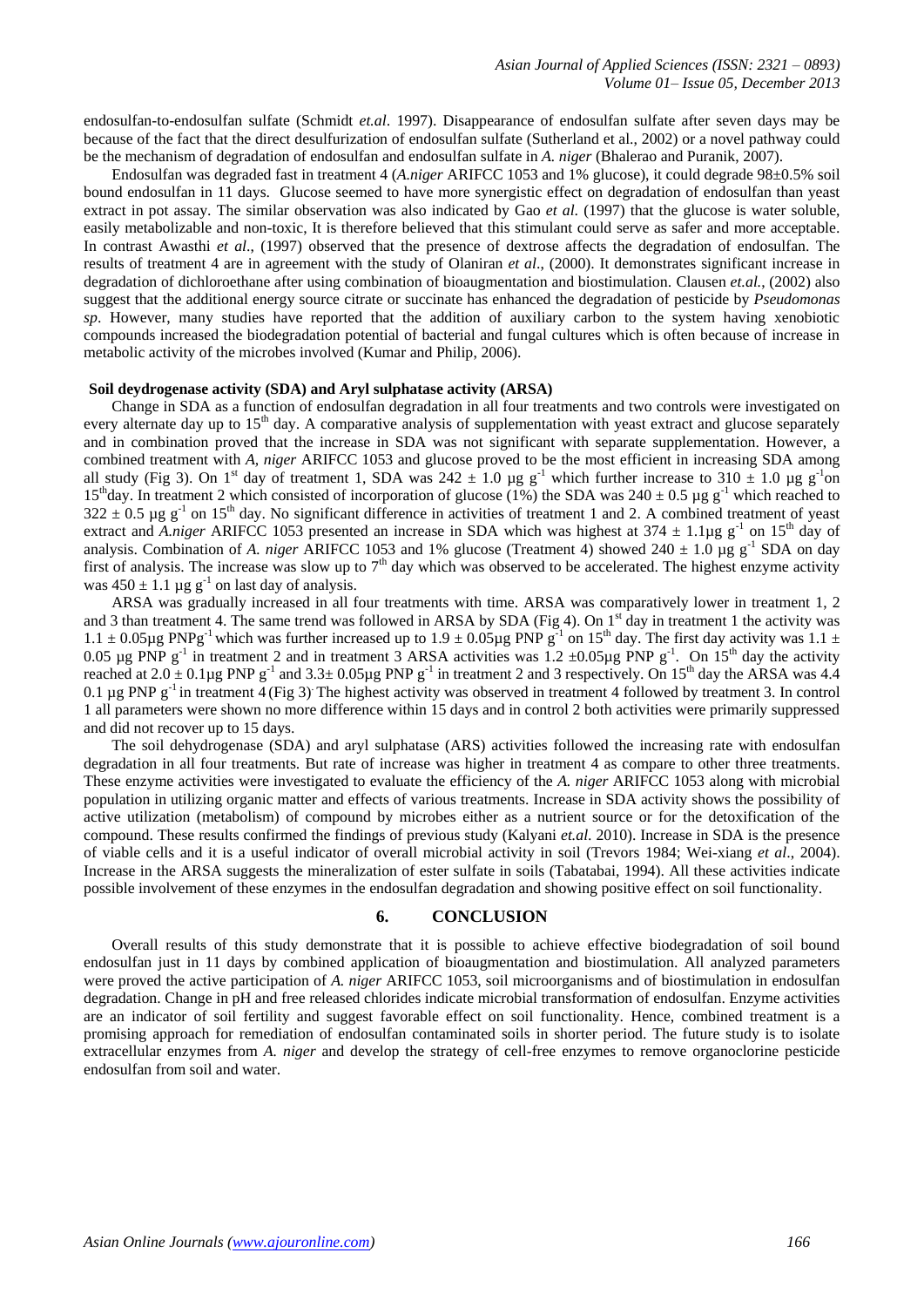# **7. REFERENCES**

1. S. Abdulsalam, M. Bugaje, S. Adefila and S.Ibrahim, **"**Comparison of biostimulation and bioaugmentation for remediation of soil contaminated with spent motor oil," International Journal of Environmental Science and Technology, vol.8(1), pp. 187-194, 2011.

2. M. Arshad, S. Hussain and M. Saleem, "Optimization of environmental parameters for biodegradation of alpha and beta endosulfan in soil slurry by *Pseudomonas aeruginosa*," Journal.of Applied Microbiology, vol. 104, pp. 364–370, 2008.

3. N. Awasthi, N. Manickam and A. Kumar,"Biodegradation of endosulfan by a bacterial co-culture," Bulletin of environmental contamination and toxicology, vol. 59,pp. 928–934, 1997.

4. J. Bergmann and J. Sanik, "Determination of trace amounts of chlorine in naptha," Analytical Chemistry, vol. 29, pp. 241-243, 1957.

5. T. Bhalerao and P. Puranik, "Biodegradation of organochlorine pesticide, endosulfan, by a fungal soil isolate *Aspergillus niger,"* International Biodeterioration & Biodegradation, vol. 59, pp. 315-321, 2007.

6. T. Bhalerao, "Bioremediation of endosulfan-contaminated soil by using bioaugmentation treatment of fungal inoculants *Aspergillus niger,* Turkish Journal of Biology, vol. 36, pp. 561-567, 2012.

7. L. Casida D. Klein, and T. Santoro, "Soil dehydrogenase activity," Soil Science, vol. 98, pp. 371–376, 1964.

8. G. Clausen, L. Larsen, K.. Johnsen, J. de Lipthay, , J. Aamand, "Quantification of the atrazine-degrading Pseudomonas sp strain ADP in aquifer sediment by quantitative competitive polymerase chain reaction", FEMS Microbial Ecology, vol. 41, (3), pp. 221-229, 2002.

9. J. Gao, R. Skeen, B. Hooker, R. Quesenberry, "Effects of several substrates on tetrachloroethylene dechlorination in anaerobic soil microcosms", Water Research, vol. 31, pp. 2479-2486, 1997.

10. S. Goswami, D. Singh, "Biodegradation of a and b endosulfan in broth medium and soil microcosm by bacterial strain *Bordetella sp*. B9", Biodegradation, vol. 20, pp. 199–207, 2009.

11. P. Gupta, Pesticide Exposure.Indian Scene. Toxicology, vol, 198, pp. 83- 90, 2004.

12. S. Kalyani, J. , P. Dureja S. Singh, Lata, "Influence of Endosulfan on Microbial Biomass and Soil Enzymatic Activities of a Tropical Alfisol", Bulletin of environmental contamination and toxicology, vol. 84, pp. 351–356.

13. M. Kumar, P. Ligy, "Endosulfan Mineralization by Bacterial Isolates and Possible Degradation Pathway Identification", Bioremediation Journal, vol. 10 (4), pp. 179–190.

14. S. Lee, J. Kim, I. Kennedy, J. Park, G. Kwon, S. Hoh, J. Kim, "Biotransformation of an organochlorine insecticide, endosulfan, by Anabaena species", Journal of Agricultural and Food Chemistry,vol. 51, pp. 1336– 1340.

15. Y. Liu, Y. Xiong, "Purification and characterization of a dimethoate-degrading enzyme of *Aspergillus niger*  ZHY256 isolated from sewage", Applied and Environmental Microbiology, vol. 67, pp. 3746-3749, 2001.

16. A. [Olaniran,](http://www.ncbi.nlm.nih.gov/pubmed?term=%22Olaniran%20AO%22%5BAuthor%5D) D. [Pillay,](http://www.ncbi.nlm.nih.gov/pubmed?term=%22Pillay%20D%22%5BAuthor%5D) and B. [Pillay,](http://www.ncbi.nlm.nih.gov/pubmed?term=%22Pillay%20B%22%5BAuthor%5D) "Biostimulation and bioaugmentation enhances aerobic biodegradation of dichloroethenes", Chemosphere, vol. 63 (4) pp. 600-608.

17 A. Qureshi, M.Mohan, G. Kanade, A. Kapley and H.Purohit, "*In situ* bioremediation of organochlorinepesticide-contaminated microcosm soil and evaluation by gene probe", Pest Management Science,vol. 65 (7), pp. 798-804.

18 P. Savadogo, O. Traoré, M. Topan, H. Tapsoba, P.Sedogo and Y. Bonzi Coulibaly, " Variation of pesticides residues concentration in the cotton zone soils of Burkina Faso", African Journal of Environmental Science and Technology,vol. 1, pp. 29-39, 2006.

19 W. Schmidt, C. Hapeman, J. Fettinger, C. Rice and S.Bilboutian, " Structure and asymmetry in the isomeric conversion of beta to alpha endosulfan", Journal of Agricultural and Food Chemistry, vol. 45, pp. 1023-1026.

20 T. Siddique, C. Benedict, A. Okeke and W.T. Frankenberger, "Enrichment and isolation of endosulfandegrading microorganisms", Journal of Environmental Quality, vol. 32, pp. 47-54, 2003.

21 T. Sutherland, M. Horne, R. Harcourt, R. Russell and J. Oakeshott, " Isolation and characterization of a Mycobacterium strain that metabolises the insecticide endosulfan"*,* Journal of Applied Microbiology, vol. 93, pp. 380–389.

22 T. Sutherland, I. Horne, M. Lacey, R. Harcourt, R. Russel and J. Oakeshott, " Enrichment of an endosulfandegrading mixed bacterial culture", Applied and Environmental Microbiology,vol. 66, pp. 2822–2828, 2000.

23 M. Tabatabai and J.Bremner, "Aryl sulphatase activity of soils", Soil Sci Soc Am Proc. Vol. 34, pp. 427–429, .

24 H. Tapsoba, and Y. Bonzi-Coulibaly, " Cotton production and waters pollution by pesticides in Bukina", Faso. J. Soc. Ouest-Afr. Chim, vol. 21, pp. 87-93, 2006.

25 M. Tariq, S. Afzal and I. Hussain, " Degradation and persistence of cotton pesticides in sandy loam soils from Punjab,Pakistan" , Environmental Research, vol. 100, pp. 184-196.

26 J. Trevors, " Dehydrogenase activity in soil, a comparison between INT and TTC assay", Soil Biology and Biochemistry, vol. 16,pp. 673–674, 1984.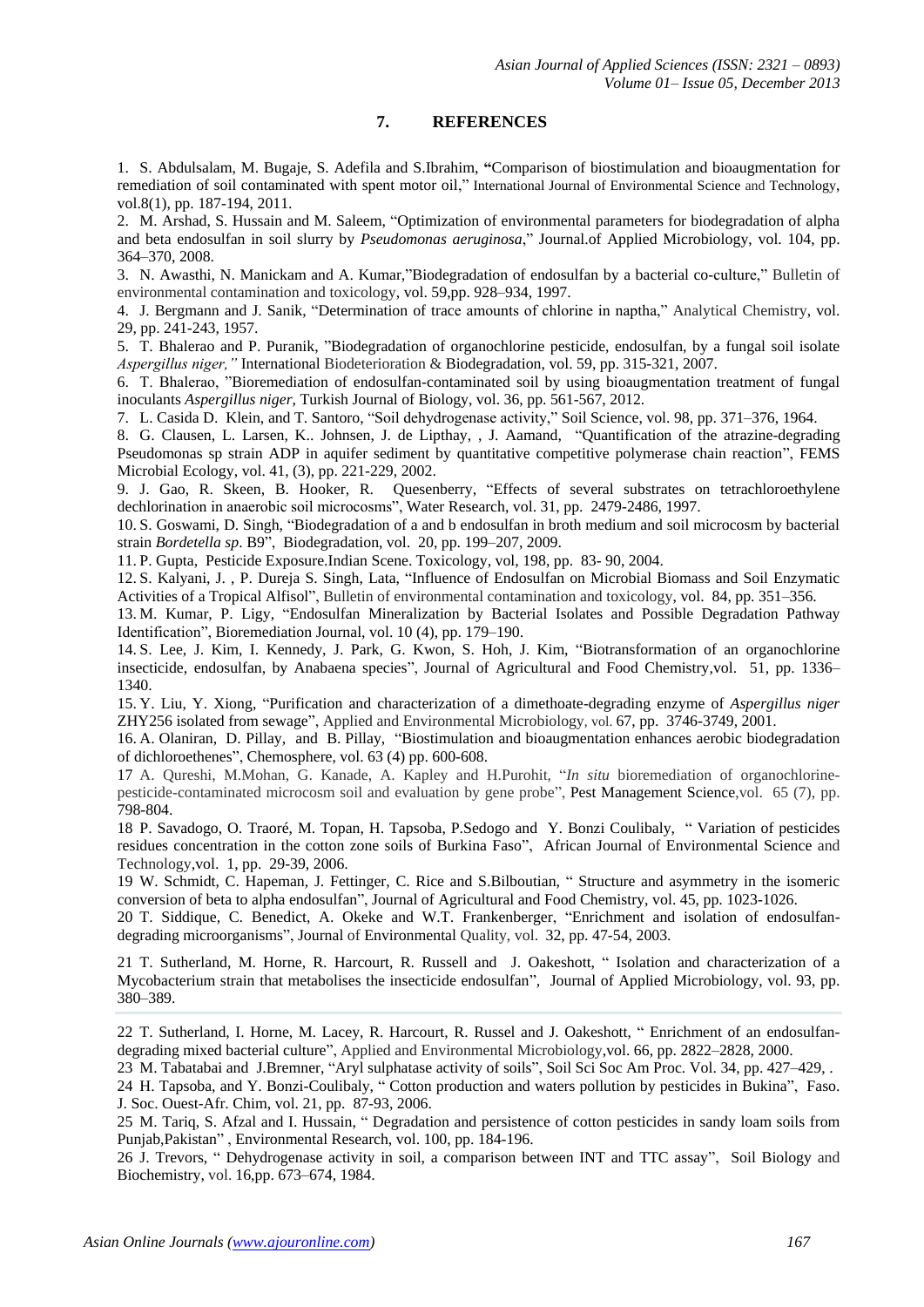27 K. Verma, N. Agrawal, M. Farooq, R. Misra, and R. Hans, " Endosulfan degradation by a *Rhodococcus* strain isolated from earthworm gut ", Ecotoxicology and Environmental Safety, vol. 64, pp. 377–38, 2006.

28 W. Wei-xiang, Y. Qing-fu and M. Hang, " Effect of straws from Bt transgenic rice on selected biological activities in water-flooded soil ", European Journal of Soil Biology, vol. 40, pp. 15–22.

29 G. S. Kwon, H. Y. Sohn, K. S. Shin, E. Kim and B. Seo, " Biodegradation of the organochlorine insecticide, endosulfan, and the toxic metabolite, endosulfan sulfate, by *Klebsiella oxytoca* KE-8 ", Appl Microbiol Biotechnol, vol. 67, pp. 845–850, 2005.

30 R. Martens, " Degradation of [8, 9-14C] endosulfan by soil microorganisms", Appl Environ Microbiol, vol. 31, pp. 853–858, 1976.

## **Captions of figures**

Figure no 1

Treatment 1: Biostimulation with Yeast extract.

Treatment 2: Biostimulation with glucose.

Treatment 3: Combined Bioaugmentation and Biostimulation with *A. niger* and yeast extract.

Treatment 4: Combined Bioaugmentation and Biostimulation with *A. niger* and glucose.

Figure no 2

Treatment 1: Biostimulation with yeast extract

Treatment 2: Biostimulation with glucose

Treatment 3: Combined Bioaugmentation and Biostimulation with *A. niger* and yeast extract

Treatment 4: Combined Bioaugmentation and Biostimulation with *A. niger* and glucose

Figure no 3

Treatment 1: Biostimulation with yeast extract

Treatment 2: Biostimulation with glucose

Treatment 3: Combined Bioaugmentation and Biostimulation with *A. niger* and glucose

Treatment 4: Combined Bioaugmentation and Biostimulation with *A. niger* and yeast extract

Figure no 4

Treatment 1: Biostimulation with yeast extract

Treatment 2: Biostimulation with glucose

Treatment 3: Combined Bioaugmentation and Biostimulation with *A. niger* and glucose

Treatment 4: Combined Bioaugmentation and Biostimulation with *A. niger* and yeast extract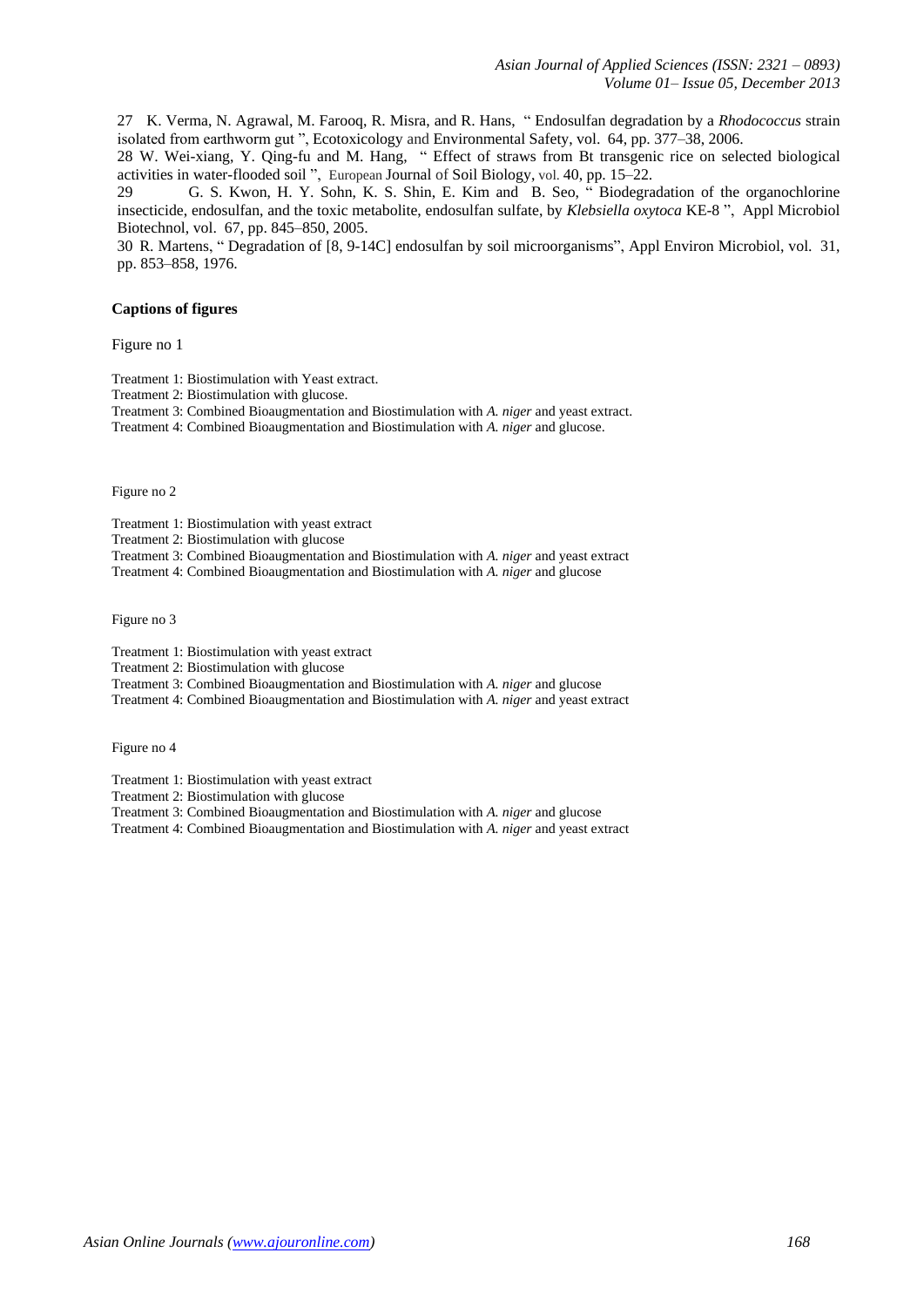

Fig 1: Free released chlorides during endosulfan degradation under treatment 1 to 4

Fig 2: Effect of Treatment 1, 2, 3, and 4 on endosulfan degradation